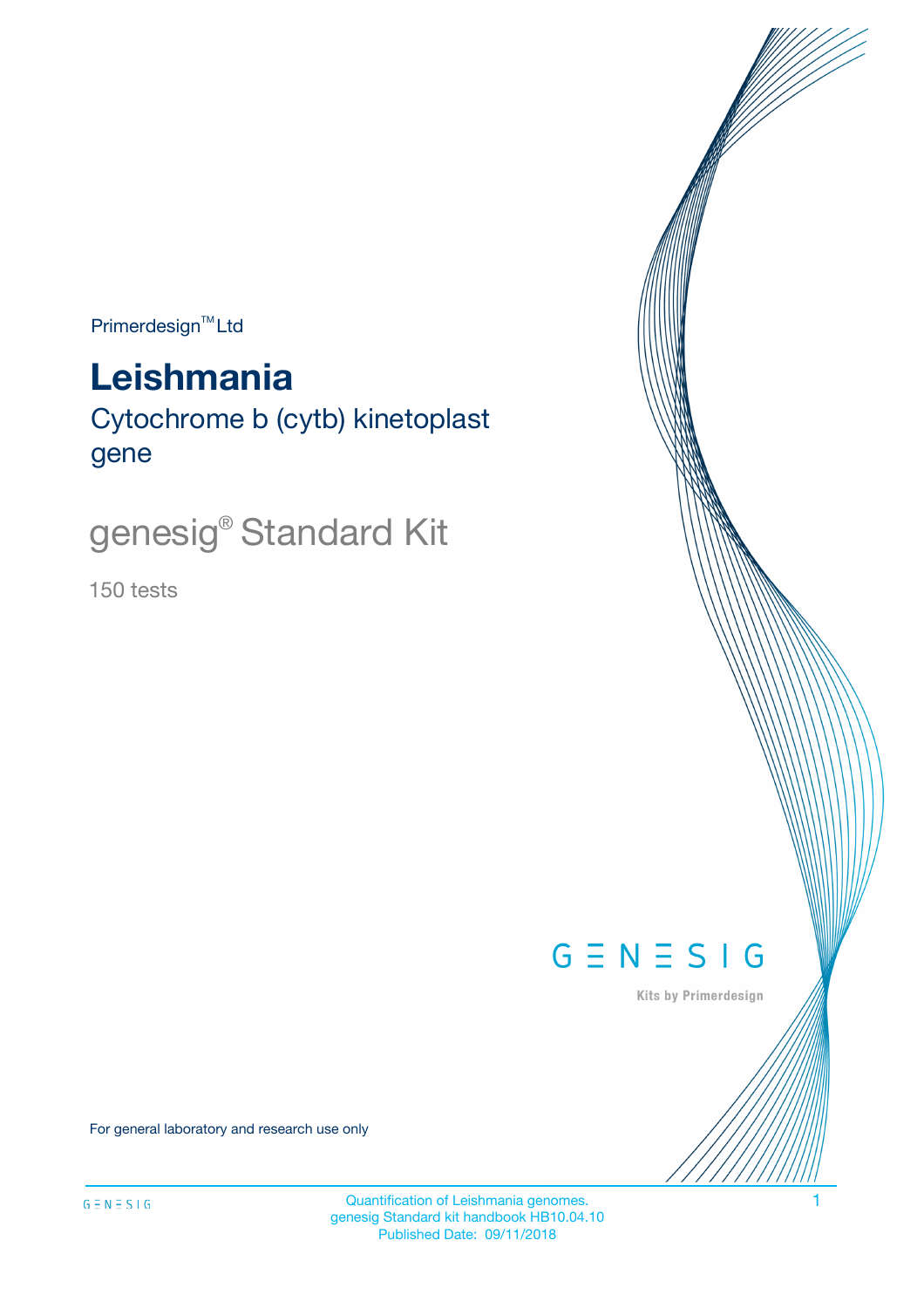## Introduction to Leishmania

Leishmania speices are the causative agent of leishmaniasis, commonly infecting hyraxes, canids, rodents and humans. Leishmania are transmitted by the bite of a Phlebotomine sandfly. In humans there are over 20 different Leischmania species that have affected populations in around 88 countries globally, with an estimated 1–2 million new cases occurring every year. Its lifecycle encompasses two morphological states; the promastigote which is a motile flagellate that is approximately 10-20  $\mu$ m in length and the the amastigote which is spheroid to ovoid in shape and approximately 2.5- 5.0 µm in length. They have a double stranded, linear DNA genome of approximately 32.8 Mb comprising 36 chromosomes.

There are two hosts in Leishmania's protozoan lifecycle. The intermediate host is the female sand-fly. In the mid-gut of the sand-fly, the parasite is a promastigote that reproduces asexually and moves to the pharynx. From here it is expelled into the skin of a vertebrate host when bitten. The parasite is initially phagocytosed before spreading to blood and tissue cells of the host. Once within the host cell, the flagellum is lost and the parasite, in its amastigote form, replicates by binary fission. The host cell eventually bursts and the parasites are released to infect other cells throughout the body.

There are different forms of leishmaniasis. The first one is the cutaneous leishmaniasis that can be identified by the large number of skin ulcers it produces within few weeks of being bitten by female sandflies. These ulcers are noticeably present on the exposed part of the body such as the face, arms and legs and on healing leave disabling scars. Patients suffering from this disease tend to develop secondary infections that can potentially be fatal. L. tropica and L. aethiopica are two of the major species that causecutanious leishmaniasis. The second form is visceral leishmaniasis that causes fever, darkening of the skin and infection or swelling of the lymph nodes, liver and spleen as the parasite spreads. Immunosuppressed or immunocompromised individuals are especially at risk from this disease while malnutrition has also been shown to be a risk factor. Visceral leishmaniasis is caused exclusively by species of the L. donovani complex (L. donovani, L. infantum syn. L. Chagasi), is a progressive disease and if untreated, the mortality rate can be between 75 and 100%.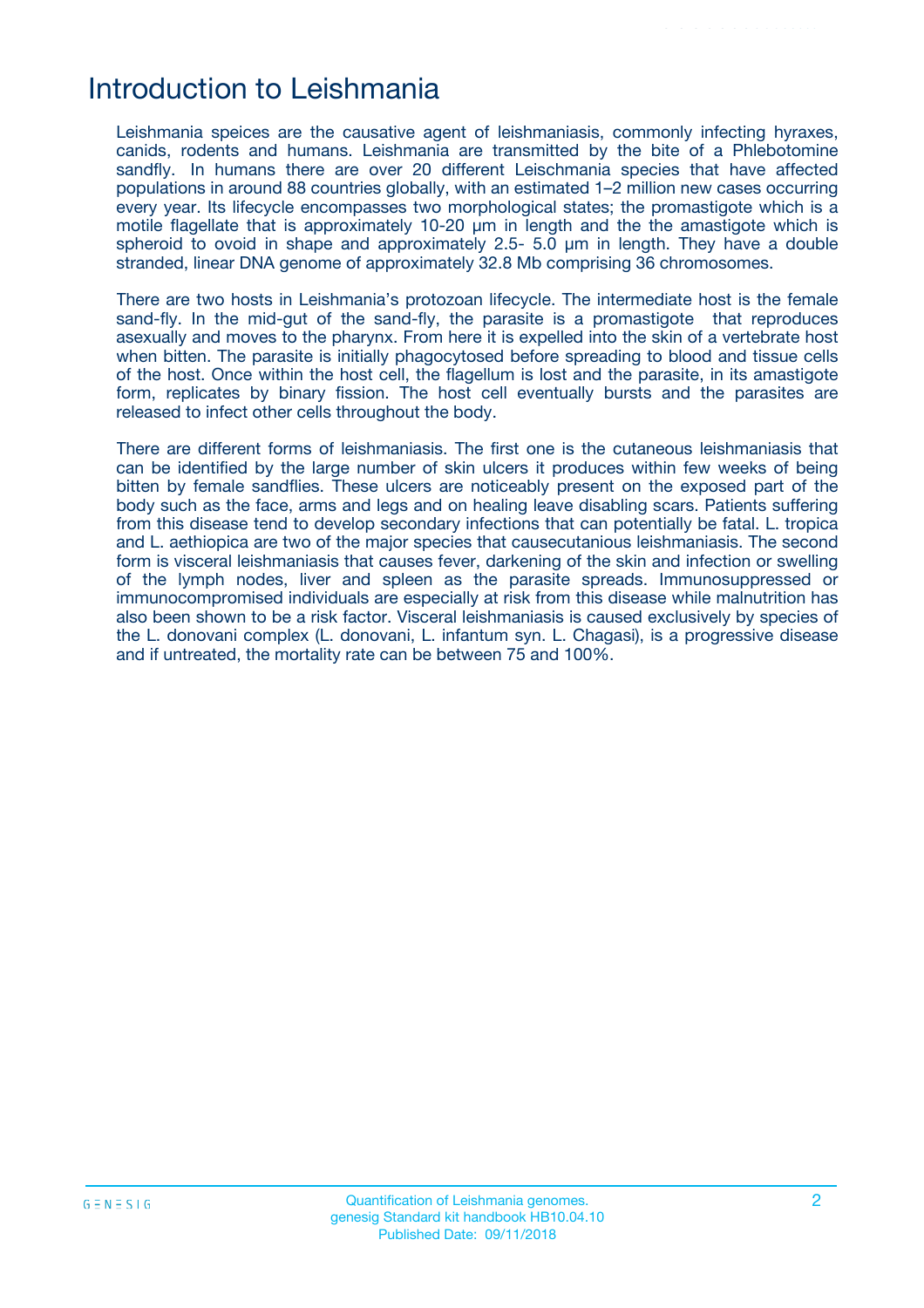## **Specificity**

The Primerdesign genesig Kit for Leishmania (Leishmania) genomes is designed for the in vitro quantification of Leishmania genomes. The kit is designed to have a broad detection profile. Specifically, the primers represent 100% homology with over 95% of the NCBI database reference sequences available at the time of design.

The dynamics of genetic variation means that new sequence information may become available after the initial design. Primerdesign periodically reviews the detection profiles of our kits and when required releases new versions.

Our kit for Leishmania has been designed for the specific and exclusive in vitro quantification of a subset of species within this subgenus. The primers and probe sequences in this kit have 100% homology with over 95% of reference sequences for the following species; L. infantum, L.donovani, L.tropica, L.killicki and L.aethiopic based on a comprehensive bioinformatics analysis.

If you require further information, or have a specific question about the detection profile of this kit then please send an e.mail to enquiry@primerdesign.co.uk and our bioinformatics team will answer your question.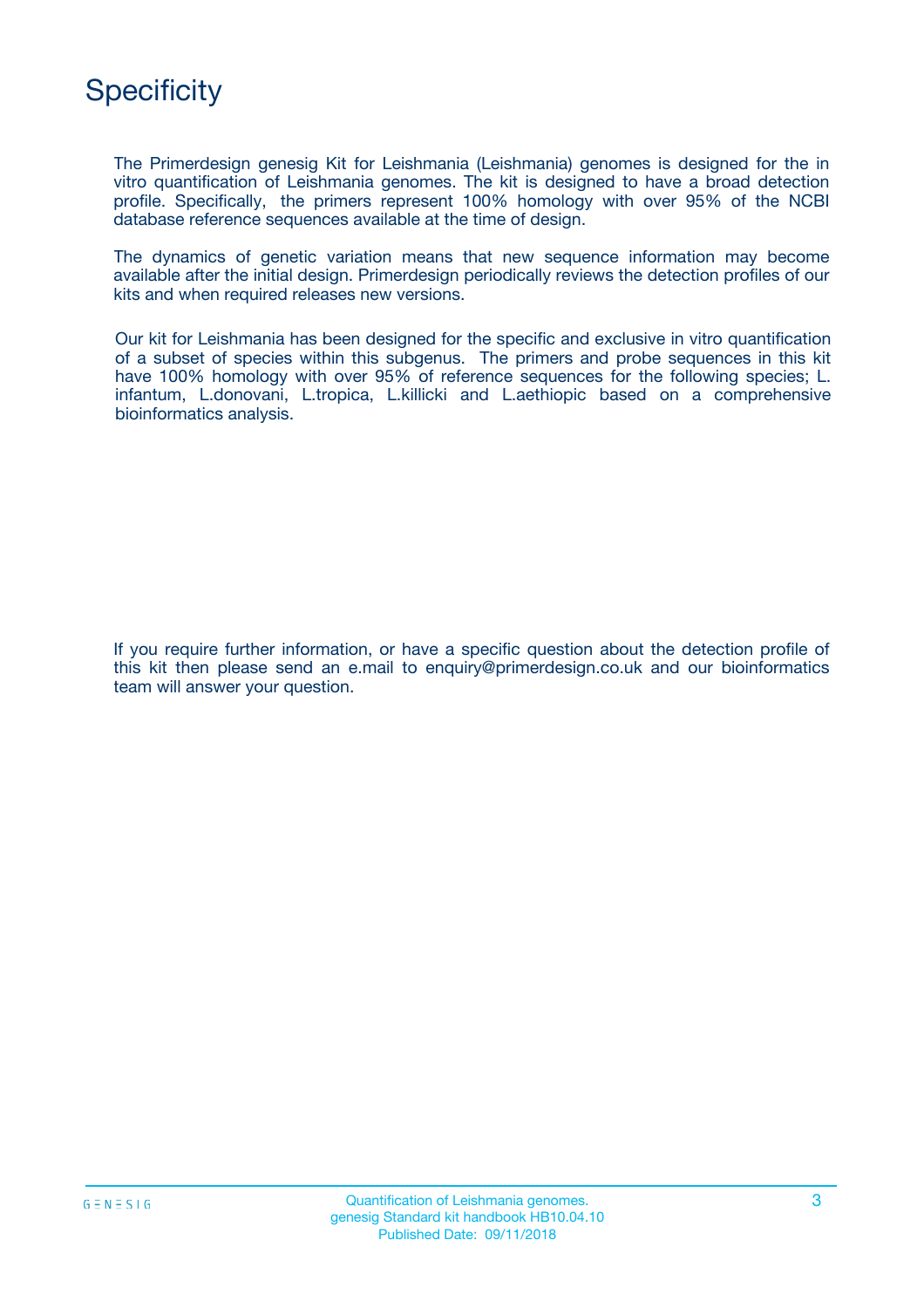# Kit contents

- **Leishmania specific primer/probe mix (150 reactions BROWN)** FAM labelled
- **Leishmania positive control template (for Standard curve RED)**
- **RNase/DNase free water (WHITE)** for resuspension of primer/probe mixes
- **Template preparation buffer (YELLOW)** for resuspension of positive control template and standard curve preparation

# Reagents and equipment to be supplied by the user

#### **Real-time PCR Instrument**

#### **Extraction kit**

This kit is recommended for use with genesig Easy DNA/RNA extraction kit. However, it is designed to work well with all processes that yield high quality RNA and DNA with minimal PCR inhibitors.

#### **oasig**TM **lyophilised or Precision**®**PLUS 2X qPCR Master Mix**

This kit is intended for use with oasig or PrecisionPLUS2X qPCR Master Mix.

**Pipettors and Tips**

**Vortex and centrifuge**

**Thin walled 1.5 ml PCR reaction tubes**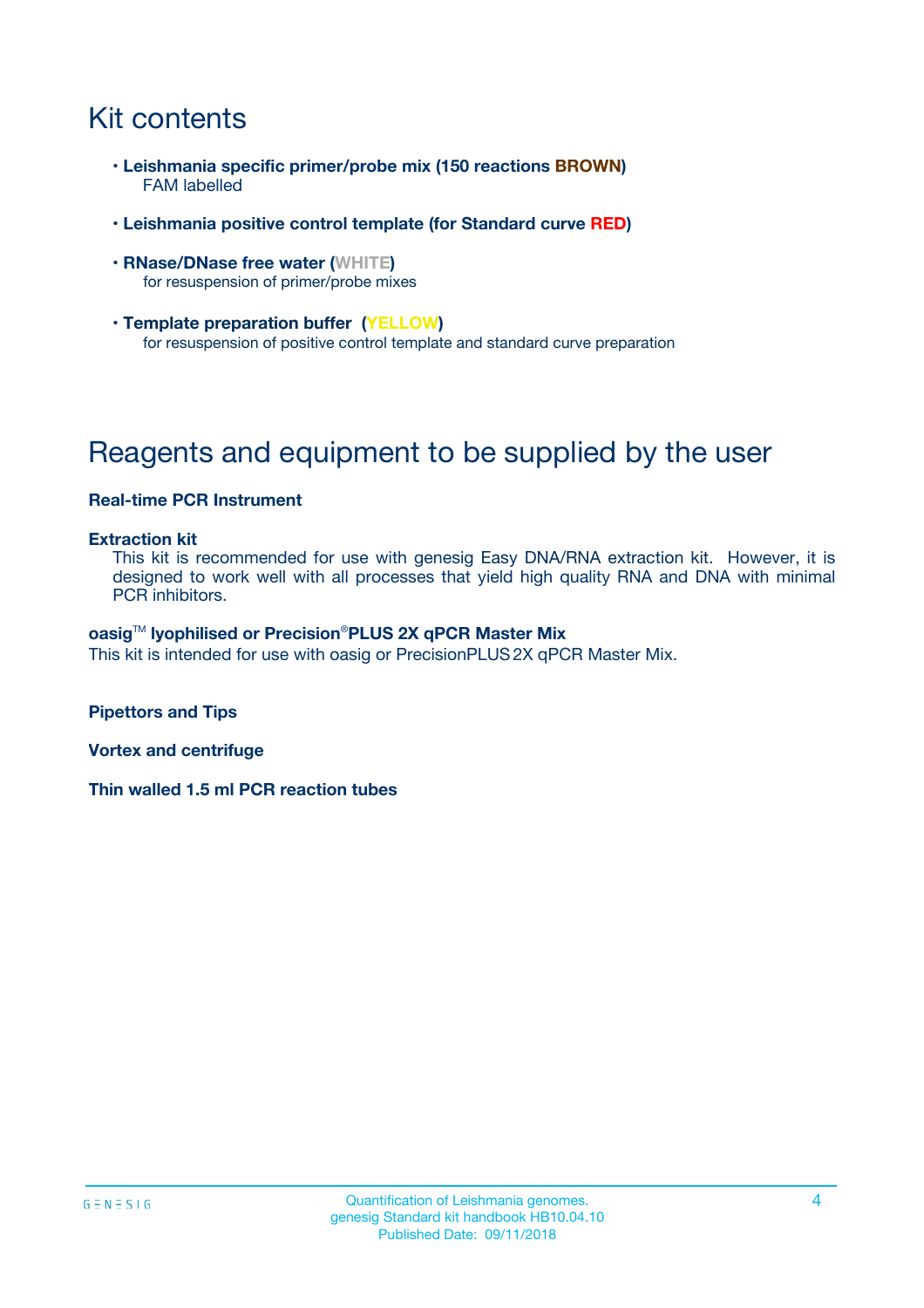### Kit storage and stability

This kit is stable at room temperature but should be stored at -20ºC on arrival. Once the lyophilised components have been resuspended they should not be exposed to temperatures above -20°C for longer than 30 minutes at a time and unnecessary repeated freeze/thawing should be avoided. The kit is stable for six months from the date of resuspension under these circumstances.

If a standard curve dilution series is prepared this can be stored frozen for an extended period. If you see any degradation in this serial dilution a fresh standard curve can be prepared from the positive control.

Primerdesign does not recommend using the kit after the expiry date stated on the pack.

### Suitable sample material

All kinds of sample material suited for PCR amplification can be used. Please ensure the samples are suitable in terms of purity, concentration, and DNA integrity. Always run at least one negative control with the samples. To prepare a negative-control, replace the template DNA sample with RNase/DNase free water.

### Dynamic range of test

Under optimal PCR conditions genesig Leishmania detection kits have very high priming efficiencies of >95% and can detect less than 100 copies of target template.

### Notices and disclaimers

This product is developed, designed and sold for research purposes only. It is not intended for human diagnostic or drug purposes or to be administered to humans unless clearly expressed for that purpose by the Food and Drug Administration in the USA or the appropriate regulatory authorities in the country of use. During the warranty period Primerdesign genesig detection kits allow precise and reproducible data recovery combined with excellent sensitivity. For data obtained by violation to the general GLP guidelines and the manufacturer's recommendations the right to claim under guarantee is expired. PCR is a proprietary technology covered by several US and foreign patents. These patents are owned by Roche Molecular Systems Inc. and have been sub-licensed by PE Corporation in certain fields. Depending on your specific application you may need a license from Roche or PE to practice PCR. Additional information on purchasing licenses to practice the PCR process may be obtained by contacting the Director of Licensing at Roche Molecular Systems, 1145 Atlantic Avenue, Alameda, CA 94501 or Applied Biosystems business group of the Applera Corporation, 850 Lincoln Centre Drive, Foster City, CA 94404. In addition, the 5' nuclease assay and other homogeneous amplification methods used in connection with the PCR process may be covered by U.S. Patents 5,210,015 and 5,487,972, owned by Roche Molecular Systems, Inc, and by U.S. Patent 5,538,848, owned by The Perkin-Elmer Corporation.

### Trademarks

Primerdesign™ is a trademark of Primerdesign Ltd.

genesig $^\circledR$  is a registered trademark of Primerdesign Ltd.

The PCR process is covered by US Patents 4,683,195, and 4,683,202 and foreign equivalents owned by Hoffmann-La Roche AG. BI, ABI PRISM® GeneAmp® and MicroAmp® are registered trademarks of the Applera Genomics (Applied Biosystems Corporation). BIOMEK® is a registered trademark of Beckman Instruments, Inc.; iCycler™ is a registered trademark of Bio-Rad Laboratories, Rotor-Gene is a trademark of Corbett Research. LightCycler™ is a registered trademark of the Idaho Technology Inc. GeneAmp®, TaqMan® and AmpliTaqGold® are registered trademarks of Roche Molecular Systems, Inc., The purchase of the Primerdesign reagents cannot be construed as an authorization or implicit license to practice PCR under any patents held by Hoffmann-LaRoche Inc.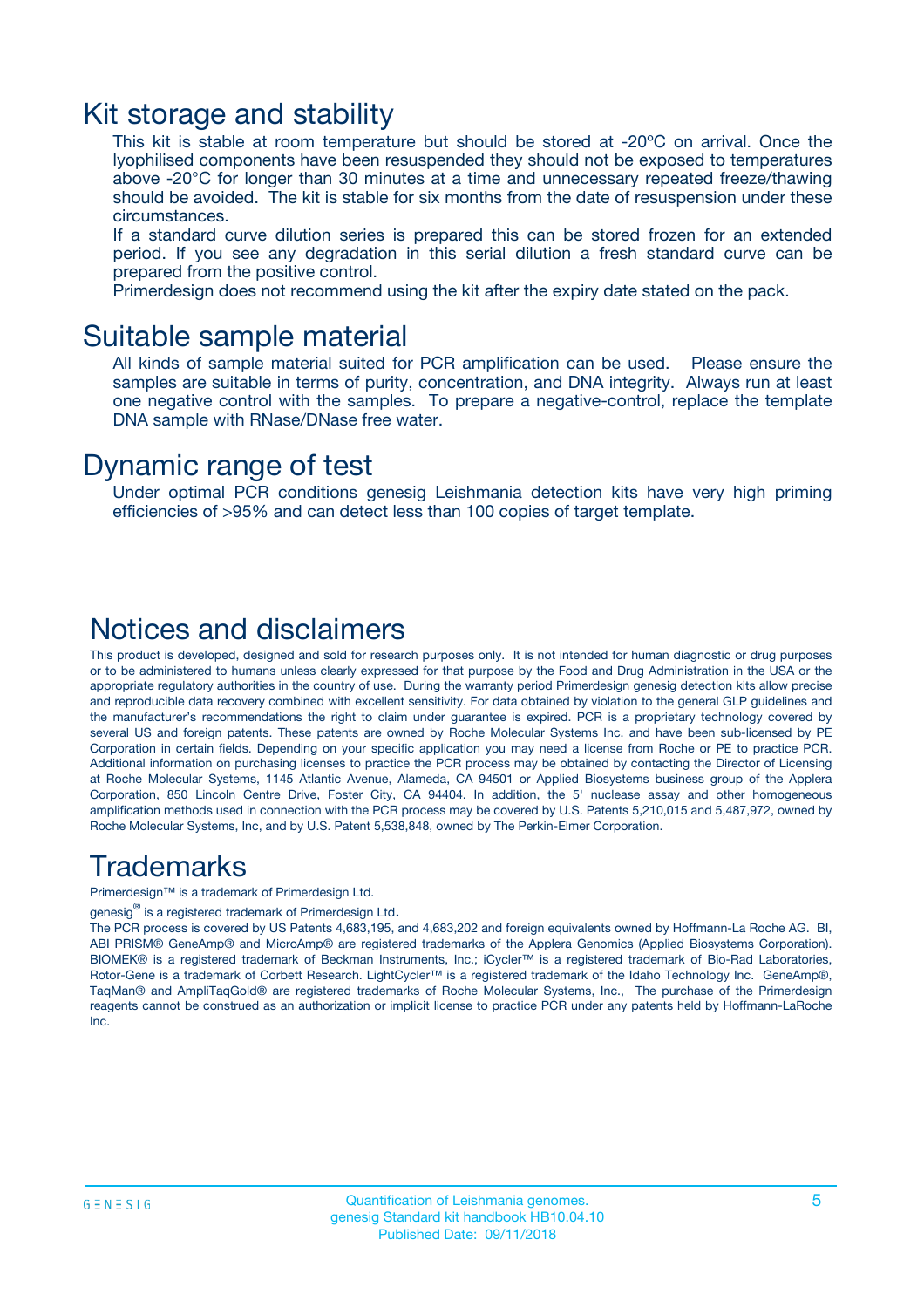### Principles of the test

#### **Real-time PCR**

A Leishmania specific primer and probe mix is provided and this can be detected through the FAM channel.

The primer and probe mix provided exploits the so-called TaqMan® principle. During PCR amplification, forward and reverse primers hybridize to the Leishmania DNA. A fluorogenic probe is included in the same reaction mixture which consists of a DNA probe labeled with a 5`-dye and a 3`-quencher. During PCR amplification, the probe is cleaved and the reporter dye and quencher are separated. The resulting increase in fluorescence can be detected on a range of qPCR platforms.

#### **Positive control**

For copy number determination and as a positive control for the PCR set up, the kit contains a positive control template. This can be used to generate a standard curve of Leishmania copy number / Cq value. Alternatively the positive control can be used at a single dilution where full quantitative analysis of the samples is not required. Each time the kit is used, at least one positive control reaction must be included in the run. A positive result indicates that the primers and probes for detecting the target Leishmania gene worked properly in that particular experimental scenario. If a negative result is obtained the test results are invalid and must be repeated. Care should be taken to ensure that the positive control does not contaminate any other kit component which would lead to false-positive results. This can be achieved by handling this component in a Post PCR environment. Care should also be taken to avoid cross-contamination of other samples when adding the positive control to the run. This can be avoided by sealing all other samples and negative controls before pipetting the positive control into the positive control well.

#### **Negative control**

To validate any positive findings a negative control reaction should be included every time the kit is used. For this reaction the RNase/DNase free water should be used instead of template. A negative result indicates that the reagents have not become contaminated while setting up the run.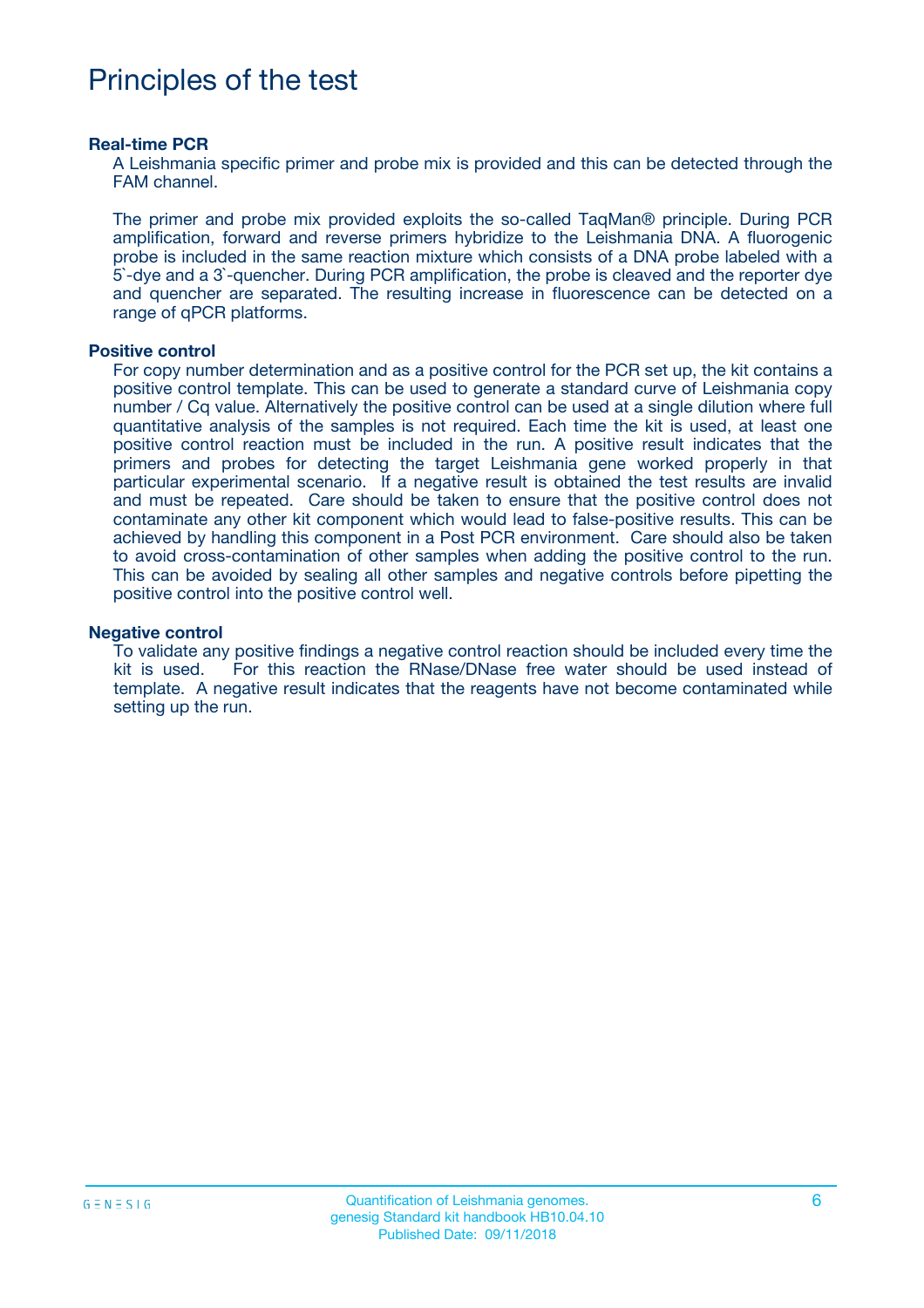### Resuspension protocol

To minimize the risk of contamination with foreign DNA, we recommend that all pipetting be performed in a PCR clean environment. Ideally this would be a designated PCR lab or PCR cabinet. Filter tips are recommended for all pipetting steps.

#### **1. Pulse-spin each tube in a centrifuge before opening.**

This will ensure lyophilised primer and probe mix is in the base of the tube and is not spilt upon opening the tube.

**2. Resuspend the kit components in the RNase/DNase free water supplied, according to the table below.**

To ensure complete resuspension, vortex each tube thoroughly.

| Component - resuspend in water      | <b>Nolume</b> |
|-------------------------------------|---------------|
| <b>Pre-PCR pack</b>                 |               |
| Leishmania primer/probe mix (BROWN) | 165 ul        |

#### **3. Resuspend the positive control template in the template preparation buffer supplied, according to the table below:**

To ensure complete resuspension, vortex the tube thoroughly.

| Component - resuspend in template preparation buffer |        |  |
|------------------------------------------------------|--------|--|
| <b>Post-PCR heat-sealed foil</b>                     |        |  |
| Leishmania Positive Control Template (RED) *         | 500 µl |  |

\* This component contains high copy number template and is a VERY significant contamination risk. It must be opened and handled in a separate laboratory environment, away from the other components.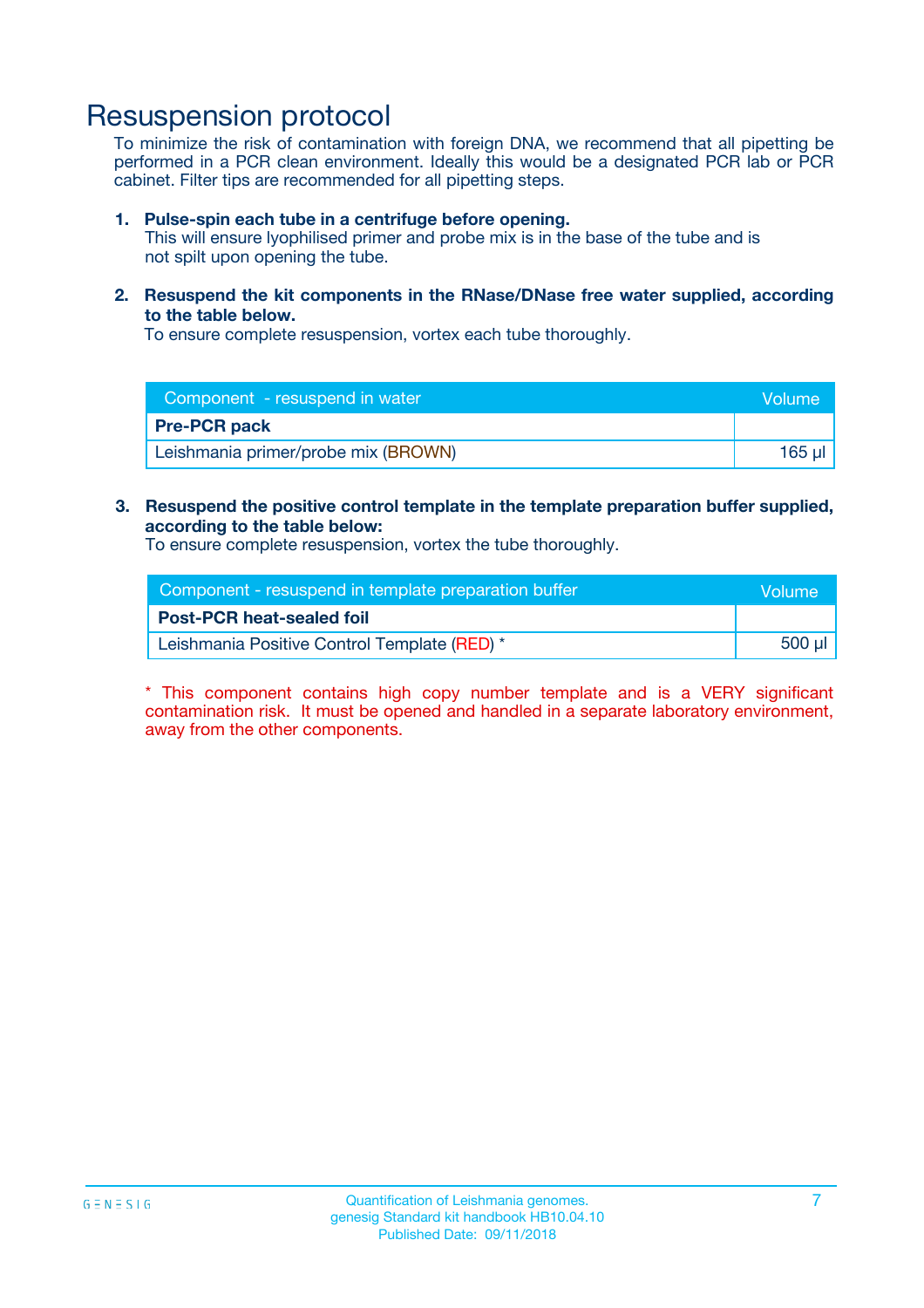# qPCR detection protocol

**1. For each DNA sample prepare a reaction mix according to the table below:** Include sufficient reactions for positive and negative controls.

| Component                                 | Volume          |
|-------------------------------------------|-----------------|
| oasig or PrecisionPLUS 2X qPCR Master Mix | 10 $\mu$        |
| Leishmania primer/probe mix (BROWN)       | 1 $\mu$         |
| <b>RNase/DNase free water (WHITE)</b>     | $4 \mu$         |
| <b>Final Volume</b>                       | 15 <sub>µ</sub> |

- **2. Pipette 15µl of this mix into each well according to your qPCR experimental plate set up.**
- **3. Prepare DNA templates for each of your samples.**
- **4. Pipette 5µl of DNA template into each well, according to your experimental plate set up.**

For negative control wells use 5µl of RNase/DNase free water. The final volume in each well is 20µl.

**5. If a standard curve is included for quantitative analysis, prepare a reaction mix according to the table below:**

| Component                                 | Volume     |
|-------------------------------------------|------------|
| oasig or PrecisionPLUS 2X qPCR Master Mix | 10 µl      |
| Leishmania primer/probe mix (BROWN)       | 1 µI       |
| <b>RNase/DNase free water (WHITE)</b>     | $4 \mu$    |
| <b>Final Volume</b>                       | $15$ $\mu$ |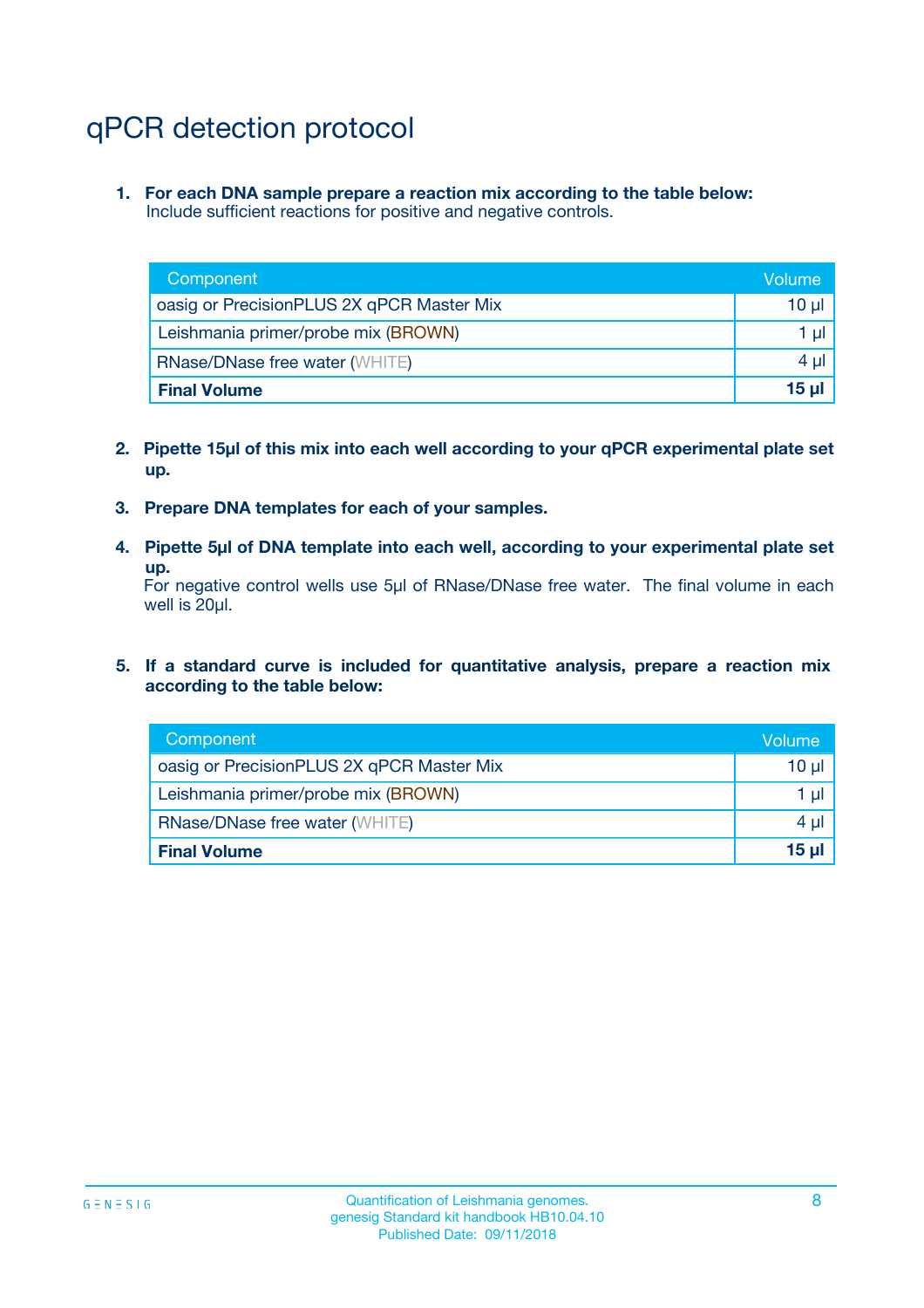### **6. Preparation of a standard curve dilution series.**

- 1) Pipette 90µl of template preparation buffer into 5 tubes and label 2-6
- 2) Pipette 10µl of Positive Control Template (RED) into tube 2
- 3) Vortex thoroughly
- 4) Change pipette tip and pipette 10µl from tube 2 into tube 3
- 5) Vortex thoroughly

Repeat steps 4 and 5 to complete the dilution series

| <b>Standard Curve</b>         | <b>Copy Number</b>     |
|-------------------------------|------------------------|
| Tube 1 Positive control (RED) | $2 \times 10^5$ per µl |
| Tube 2                        | $2 \times 10^4$ per µl |
| Tube 3                        | $2 \times 10^3$ per µl |
| Tube 4                        | $2 \times 10^2$ per µl |
| Tube 5                        | 20 per µl              |
| Tube 6                        | 2 per ul               |

7. Pipette 5µl of standard template into each well for the standard curve according to your experimental plate set up.

The final volume in each well is 20µl.

# qPCR amplification protocol

Amplification conditions using oasig or PrecisionPLUS2X qPCR Master Mix.

|             | <b>Step</b>       | <b>Time</b>     | Temp    |
|-------------|-------------------|-----------------|---------|
|             | Enzyme activation | 2 min           | 95 °C   |
| Cycling x50 | Denaturation      | 10 <sub>s</sub> | 95 $°C$ |
|             | DATA COLLECTION * | 60 s            | 60 °C   |

\* Fluorogenic data should be collected during this step through the FAM channel